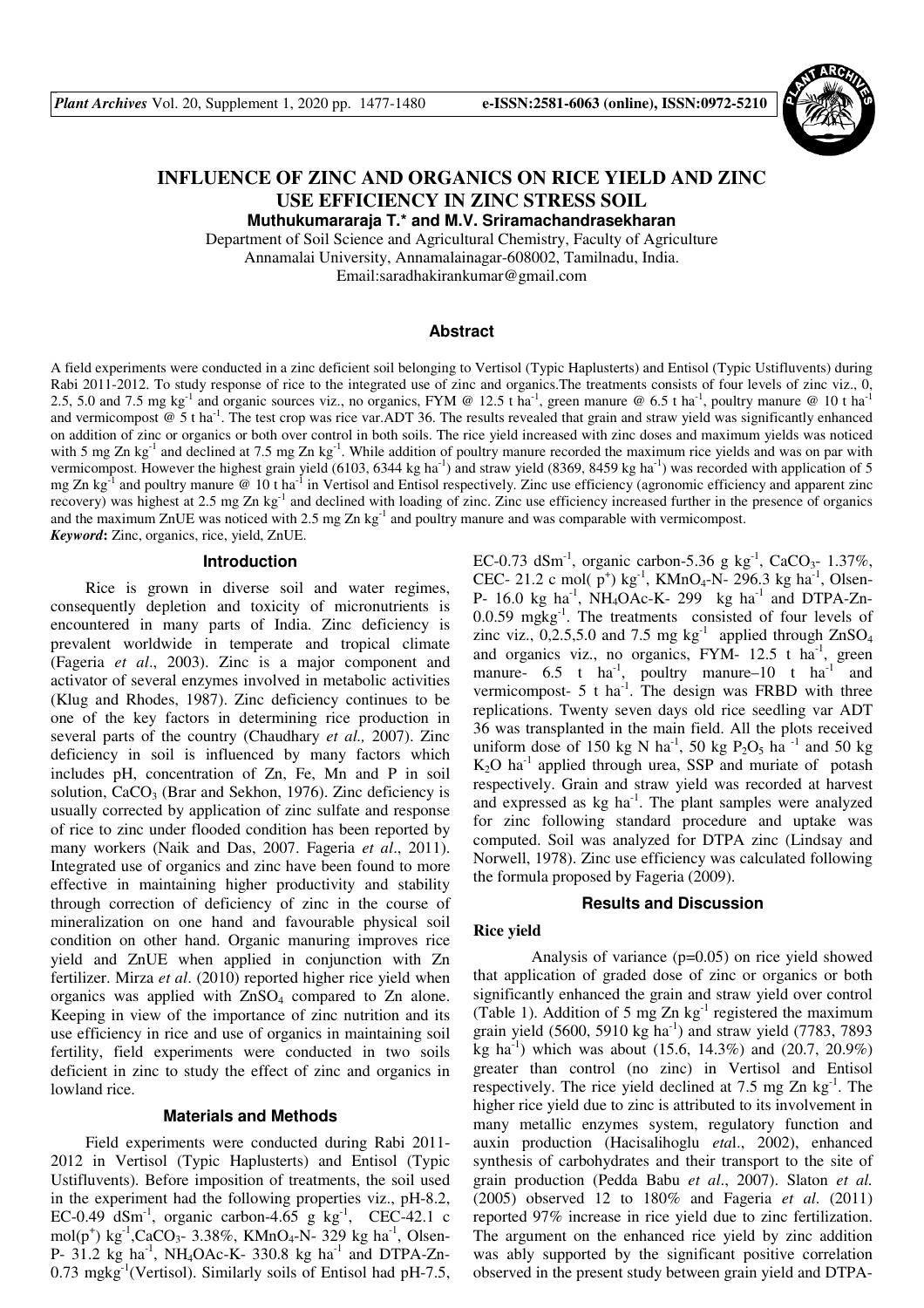Zn (r =0.94\*\*). Response of lowland rice to zinc addition has been reported widely (Fageria *et al.,* 2011. Khan *et al*., 2012). Among organics, addition of poultry manure@ 10 t  $ha^{-1}$  reported the highest grain yield (5742, 6039 kg ha<sup>-1</sup>) and straw yield  $(7951, 8084 \text{ kg ha}^{-1})$  in Vertisol and Entisol respectively and was comparable with vermicompost. The percent increase due to poultry manure on grain yield (23.1, 22.0) and straw yield (22.2, 21.9) was noticed over control in Vertisol and Entisol respectively. This could be due to supply of nutrients especially macro and micronutrients which induce cell division, expansion of cell wall, meristamatic activity, photosynthetic efficiency, regulation of water into cells, conducive physical environment leading to better aeration, root activity and nutrient absorption resulting in higher rice yield( Singh *et al.*, 2001). In the present study, poultry manure contained higher nutrient content compared to other organics which caused higher rice yield. Higher grain yield due to poultry manure was reported by (Saidu Adami *et al.,* 2012, Sangeeta *et al*., 2013). Interaction between zinc and organics was significant. The highest grain yield (6103, 6344 kg ha<sup>-1</sup>) and straw yield (8369, 8439 kg ha<sup>-1</sup>) <sup>1</sup>) was observed on addition of 5 mg  $Znkg<sup>-1</sup>$  and poultry manure  $\omega$  10 t ha<sup>-1</sup>. It caused (18.2, 16.3%) and (25.1, 20.0%) increase in grain and straw yield over control. This is due to the fact that zinc availability was expected to enhance through complexation or chelation thereby prevent fixation in soil (Latha *et al*., 2001).

# **Zinc use efficiency**

 Zinc use efficiency (ZnUE) was significantly influenced by addition of zinc and organics (Fig.1). Agronomic efficiency, physiological efficiency, agro physiological efficiency, apparent zinc recovery and zinc utilization efficiency was highest at 2.5 mg  $Zn$  kg<sup>-1</sup> and declined with Zn loading. It was due to inverse relationship observed between utilization and rate of application and also due to progressive decline in grain yield at highest level of zinc applied. (Fageria, 1992) Higher ZnUE at lower level of Zn in rice was reported by Fageria *et al*. (2011). Apparent zinc recovery was very low due to poor distribution from low rates applied and fertilizer reaction with soil to form insoluble products (Mortvedt, 1994). Brijesh Yadav *et al.*  (2013) reported higher recovery of zinc at lower level of zinc applied. Addition of organics also improved ZnUE over no organics and the maximum value was noticed with poultry manure and was comparable with vermicompost. Zinc use efficiency increased further when zinc was applied in the presence of organics compared to their absence and the highest ZnUE was noticed with 2.5 mg Zn  $kg^{-1}$  + poultry manure compared to other combinations. Zinc enriched organic manures improves the availability of zinc in soils by preventing their fixation and precipitation thereby enhances the use efficiency of applied zinc (Sathynarayana *et al*., 2002)

**Table 1 :** Effect of zinc and organics on grain and straw yield (kg ha<sup>-1</sup>)

|                                              | Grain yield             |             |        |        |      | <b>Straw yield</b> |        |        |      |             |
|----------------------------------------------|-------------------------|-------------|--------|--------|------|--------------------|--------|--------|------|-------------|
| <b>Organic sources</b>                       | Zinc levels $(mg kg-1)$ |             |        |        |      |                    |        |        |      |             |
|                                              | $\bf{0}$                | 2.5         | 5.0    | 7.5    | Mean | $\bf{0}$           | 2.5    | 5.0    | 7.5  | <b>Mean</b> |
|                                              | <b>Vertisol</b>         |             |        |        |      |                    |        |        |      |             |
| $ O_1$ - Control                             | 4107                    | 4536        | 4930   | 4806   | 4595 | 5824               | 6451   | 6874   | 6865 | 6504        |
| $ O_2 - FYM \otimes 12.5$ t ha <sup>-1</sup> | 4506                    | 4871        | 5295   | 5200   | 4968 | 6315               | 6929   | 7484   | 7419 | 7037        |
| $O_3$ -GM @ 6.25 t ha <sup>-1</sup>          | 4855                    | 5270        | 5596   | 5502   | 5306 | 6753               | 7385   | 7940   | 7881 | 7490        |
| $O_4$ -PM @ 10 t ha <sup>-1</sup>            | 5149                    | 5678        | 6103   | 6058   | 5747 | 7299               | 7813   | 8369   | 8324 | 7951        |
| $O_5$ -VC @ 5 t ha <sup>-1</sup>             | 5074                    | 5623        | 6077   | 5818   | 5648 | 7151               | 7811   | 8246   | 8204 | 7853        |
| <b>Mean</b>                                  | 4738                    | 5196        | 5600   | 5477   |      | 6668               | 7277   | 7783   | 7739 |             |
|                                              |                         | $\mathbf 0$ | Zn     | O x Zn |      | $\mathbf 0$        | Zn     | O x Zn |      |             |
| <b>SEd</b>                                   |                         | 58.05       | 66.85  | 116.11 |      | 50.48              | 54.06  | 120.88 |      |             |
| $CD(p=0.05)$                                 |                         | 116.69      | 134.37 | 233.39 |      | 101.48             | 108.66 | 242.97 |      |             |
|                                              | <b>Entisol</b>          |             |        |        |      |                    |        |        |      |             |
| $ O_1$ - Control                             | 4432                    | 4880        | 5265   | 5210   | 4948 | 6559               | 6559   | 7013   | 6966 | 6633        |
| $ O_2 - FYM \otimes 12.5$ t ha <sup>-1</sup> | 4785                    | 5263        | 5675   | 5631   | 5338 | 6604               | 7106   | 7542   | 7510 | 7190        |
| $O_3$ -GM @ 6.25 t ha <sup>-1</sup>          | 5198                    | 5670        | 6020   | 5955   | 5711 | 7044               | 7543   | 8020   | 7962 | 7642        |
| $O_4$ -PM @ 10 t ha <sup>-1</sup>            | 5527                    | 5990        | 6344   | 6297   | 6039 | 7474               | 8000   | 8459   | 8403 | 8084        |
| $O_5$ -VC @ 5 t ha <sup>-1</sup>             | 5457                    | 5915        | 6246   | 6195   | 5953 | 7342               | 7931   | 8433   | 8385 | 8023        |
| <b>Mean</b>                                  | 5080                    | 5544        | 5910   | 5808   |      | 6891               | 7428   | 7893   |      |             |
|                                              |                         | $\mathbf 0$ | Zn     | O x Zn |      | $\mathbf 0$        | Zn     | O x Zn |      |             |
| <b>SEd</b>                                   |                         | 50.40       | 56.02  | 123.69 |      | 55.03              | 59.35  | 128.42 |      |             |
| $CD(p=0.05)$                                 |                         | 101.31      | 112.61 | 248.62 |      | 110.63             | 119.31 | 258.13 |      |             |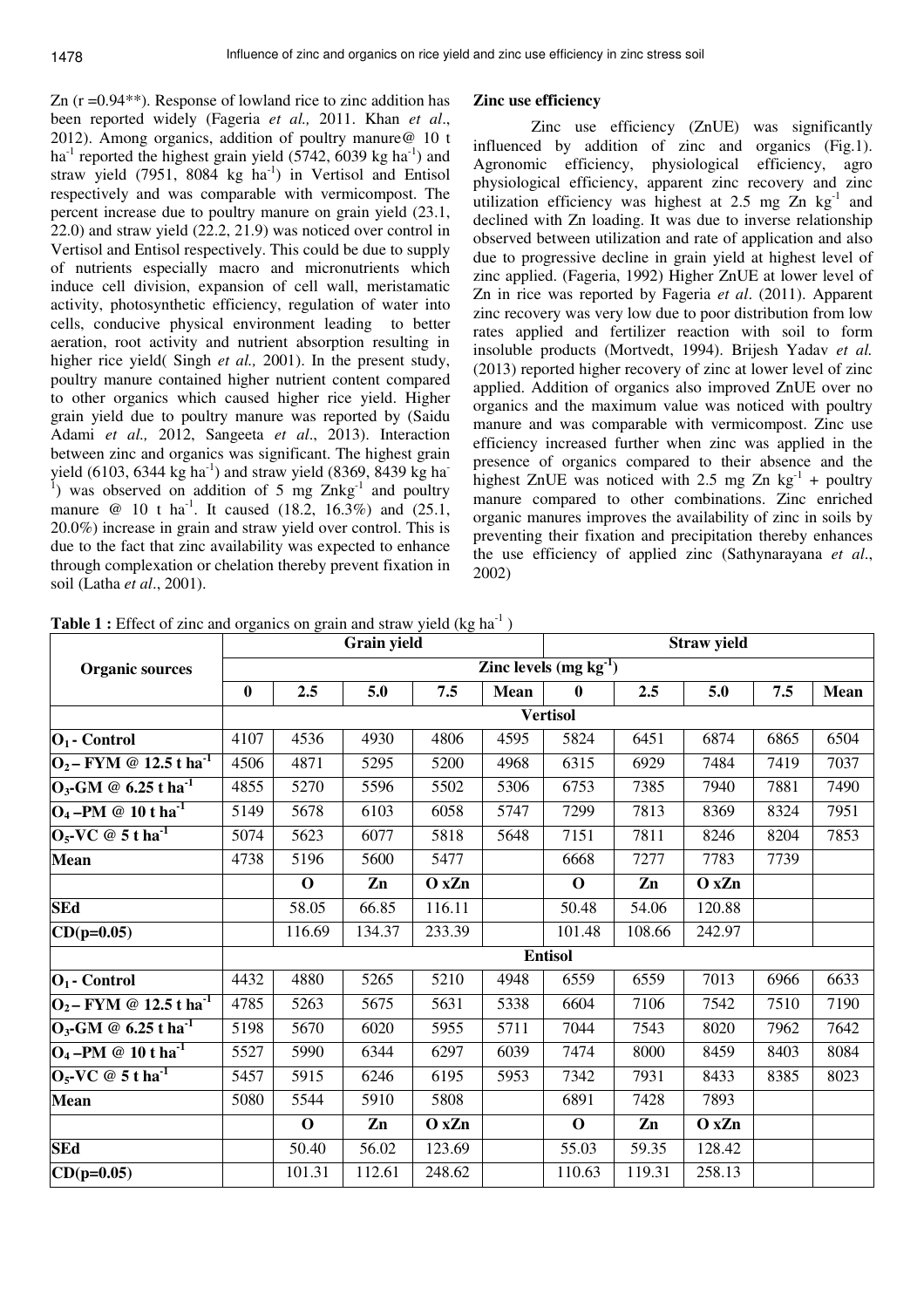









(D)



 $(E)$ 

# **Fig. 1 : Effect of zinc and organics on zinc use efficiency**.

A) Agronomic efficiency, B) physiological efficiency, C) Agro physiological efficiency, D) Apparent zinc recovery, E) Zinc utilization efficiency.

### **References**

- Brar, M.S. and Sekhon, G.S. (1976). Effect of Fe and Zn on the availability of micronutrients under flooded and unflooded condition. J. Indian Soc. Soil Sci. 24: 446- 454.
- Chaudhary, S.K.; Thakur, S.K. and Pandey, A.K. (2007). Response of wetland rice to nitrogen and zinc**.** Oryza, 44(1): 31-34.
- Fageria, N.K. (1992). Maximising crop yield, Marcel dekker, New York.